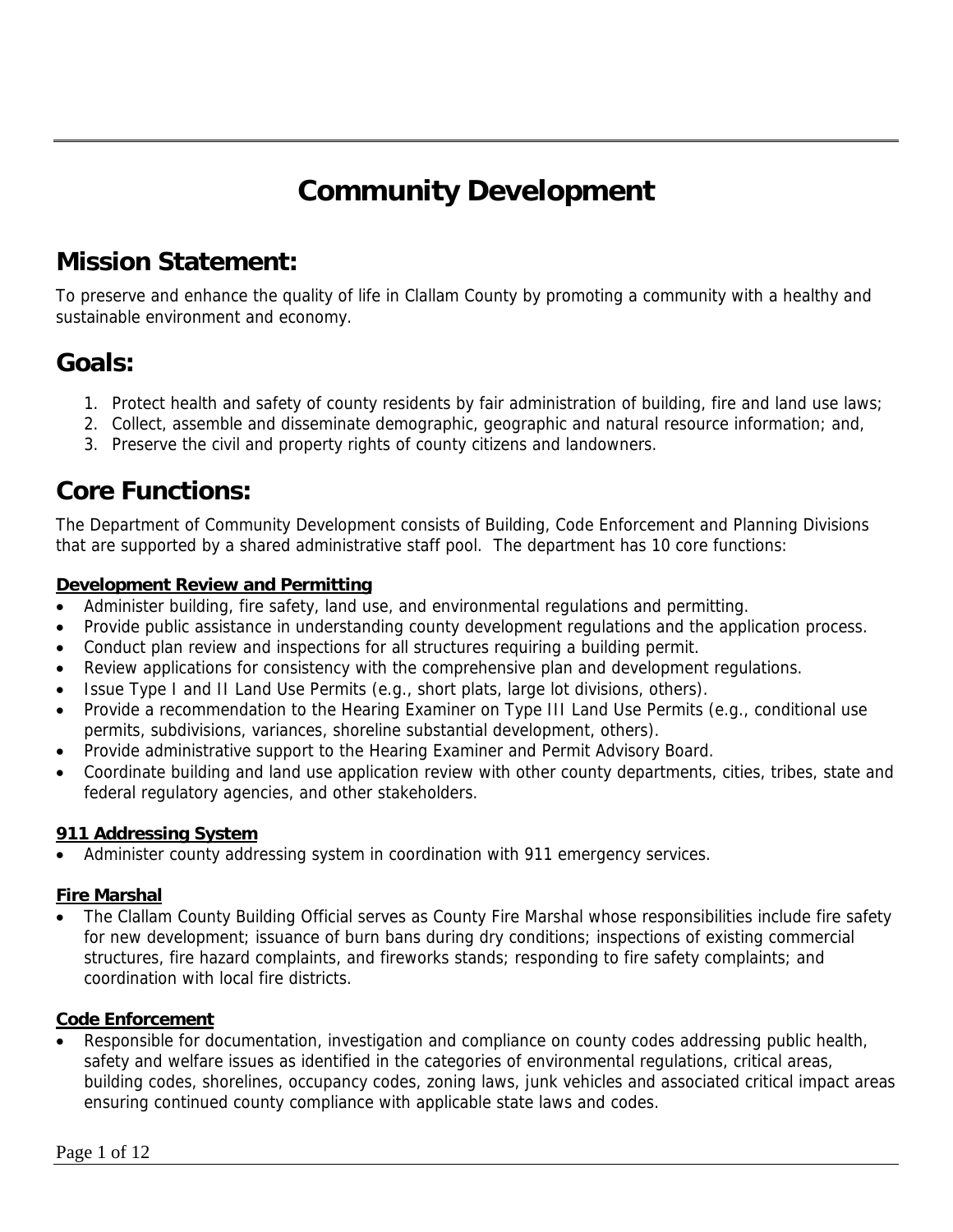• In cooperation with the sheriff's department, act as assessment, action and affected citizen coordinator in addressing of macro and micro community impact issues identified in the health, safety and welfare categories. This identification and facilitation process is accomplished through the team efforts involved in the Community Oriented Policing Program on a county wide basis and is comprehensive through focus on specified geographic impact areas.

## **Growth Management**

- Update and implement the county Comprehensive Plan, Capital Facility Plans, 6-Year Transportation Plan, Shoreline Master Program, and development regulations consistent with state law and responsive to community needs.
- Seek community involvement and partnerships in growth management.
- Coordinate growth and shoreline management efforts with landowners, cities, tribes, state and federal agencies, and other stakeholders.
- Process annual Comprehensive Plan and Zoning Map amendment applications.
- Process biannual Current Use Assessment applications for open space/timber tax reductions.
- Seek and manage grants to develop and implement growth management plans.
- Represent the county on various growth management related committees and work groups.
- Maintain and update Department growth management web pages.
- Provide administrative and technical support to the Board of County Commissioners, Planning Commission. Carlsborg Community Advisory Council, and other committees and work groups on land use and environmental planning and regulation.

#### **Natural Resource Planning**

- Develop, update, and implement county watershed plans, shoreline master program, salmon recovery plans, natural hazard, flood management, and other natural resource related plans in coordination with other departments and stakeholders (e.g., citizens, tribes, cities, utility districts, etc.).
- Seek community involvement and partnerships in natural resource planning.
- Coordinate natural resource planning efforts with landowners, cities, tribes, state and federal agencies, and other stakeholders.
- Conduct review of fish habitat and watershed restoration projects permit exemption requests.
- Seek and manage funding (i.e., grants) to develop and implement natural resource-related plans.
- Represent the county on various natural resource related committees and work groups.

## **Geographic Information Systems (GIS) Development and Support**

- Develop and maintain geographic information (e.g., critical areas, zoning, parcels, etc.), the county permitting system, and associated data to support department and county functions.
- Provide useful geographic, regulatory, resource, and community information (e.g., maps, data reports) to the building and planning divisions, other departments, other agencies, and the public.
- Provide technical assistance to other county departments and outside agencies on special projects consistent with department and county objectives.
- Coordinate and automate electronic information storage and flow to maximize department and county objectives.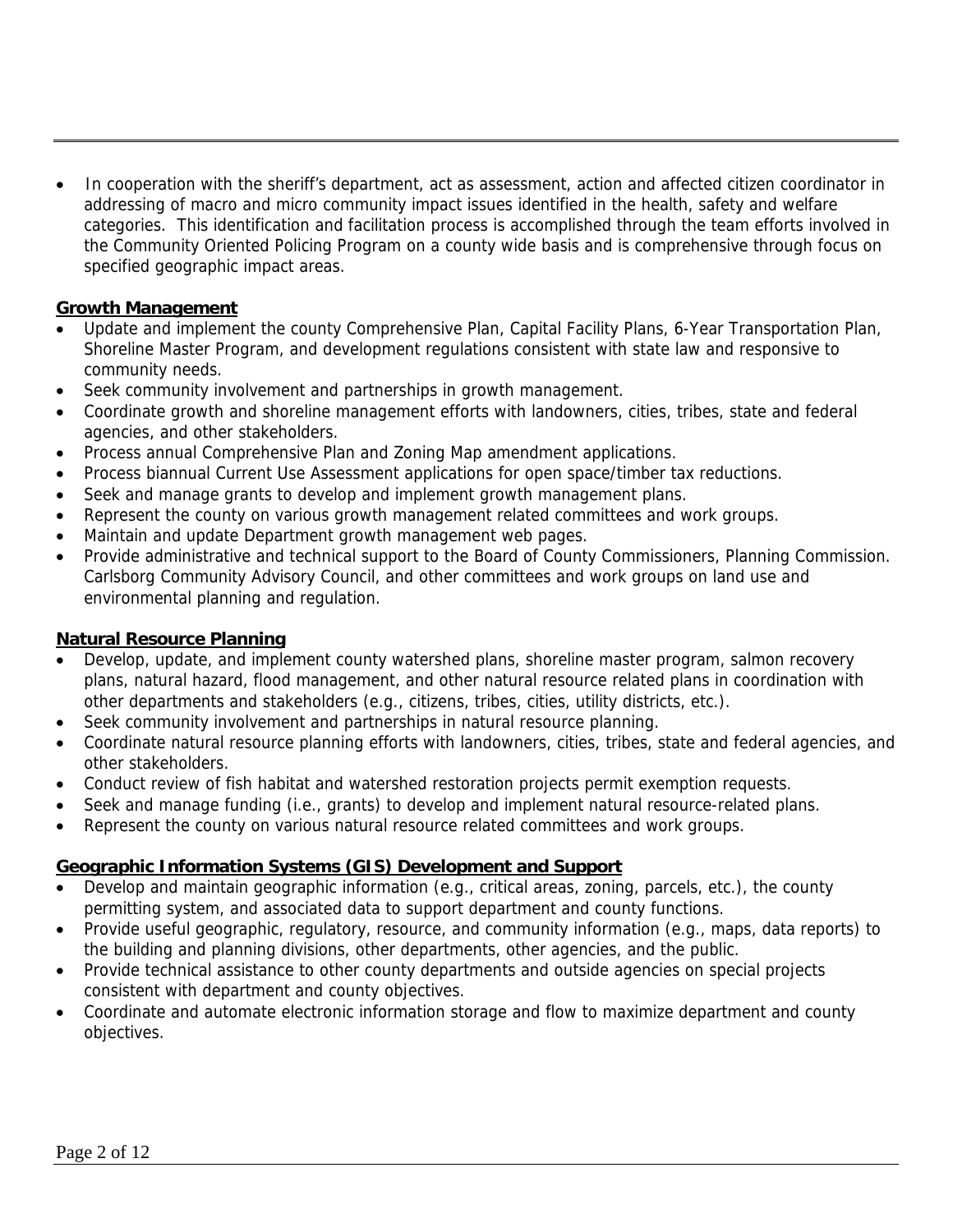## **Streamkeepers**

- Manage the county citizen-based, volunteer watershed and stream monitoring program.
- Facilitate public involvement in stream monitoring and watershed stewardship through public outreach and training.
- Provide useful, credible data to local natural resource planners acting to protect and restore streams.
- Assist citizens, organizations, and governments in need of special monitoring services.

## **Salmon Restoration & Recovery**

- Provide organizational development and support to help facilitate efforts of the North Olympic Peninsula and North Pacific Coast lead entities for salmon restoration.
- Manage a public grant application process for Salmon Recovery Funding Board grants which provide funding and needed salmon habitat restoration projects throughout Water Resource Inventory Areas 17 (part), 18, 19 & 20 (part).
- Assist with the local grant application process for Community Salmon Funds.
- Collaborate and participate with regional salmon recovery organizations and sustainability efforts.
- Work to help further recovery of ESA-listed Lake Ozette Sockeye, Puget Sound Chinook, Hood Canal Summer Chum and steelhead, as well as other struggling salmon species particularly through the development of proposed project lists.
- Gain information about salmon recovery funding opportunities that can be shared with local lead entities, landowners and restoration practitioners.
- Educate the public about the need for salmon restoration and how they can help further recovery.

## **Appointed Boards and Committees**

• Provide administrative and technical support to the following five advisory bodies appointed by the Board of Clallam County Commissioners: Clallam County Planning Commission; Clallam County Permit Advisory Board; Carlsborg Community Advisory Council; Clallam Bay/Sekiu Community Advisory Council; and, Clallam County Marine Resources Committee.

# **Objectives:**

## **General**

• Continue to perform core planning, permitting and environmental protection functions, as listed above.

## **Code Enforcement and Compliance**

- To continue development of a comprehensive set of code enforcement policies and procedures in the implementation of a broad based code enforcement program, including a proactive, educational component that emphasizes voluntary compliance throughout the county.
- To identify, make available and utilize all applicable local, state and federal codes and laws.
- To continue setting up a consistent and effective working policy between the DCD Code Enforcement Division, other county departments, and agencies with overlapping jurisdictional authority.
- To effectively respond, in a timely manner, to investigative requests and complaints, based on workload and case priority systems.
- Identification of and budgeting provision for state certification requirements.
- Maintain an active role in the professional organizations representing statewide code enforcement professionalism and training efforts.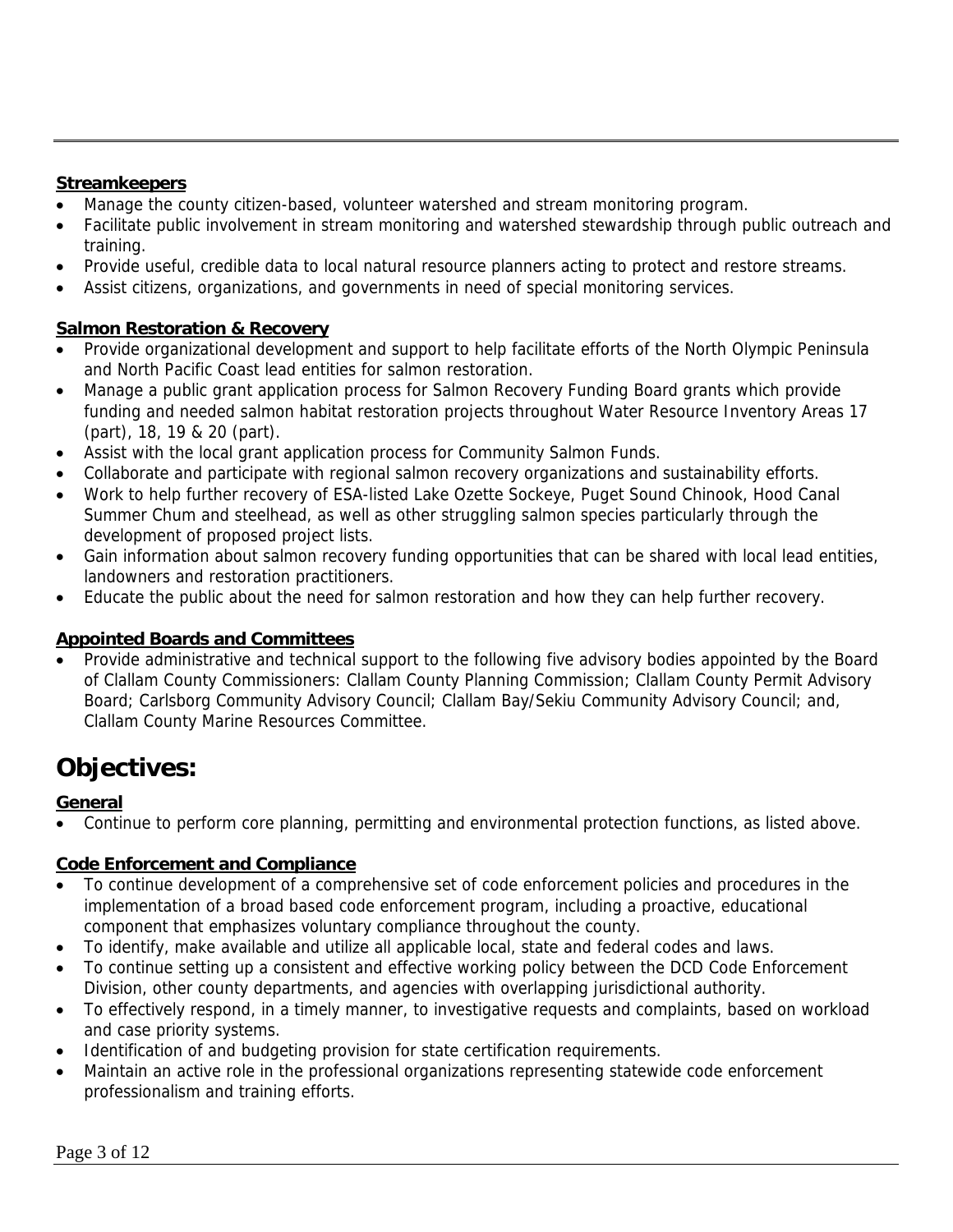- As part of the county Community Oriented Policing (COP) team, to coordinate and deliver code enforcement services in the application of Problem Oriented Policing (POP) to address countywide crime prevention efforts affecting issues of health, safety and welfare.
- To maximize voluntary compliance agreements in the resolution of code enforcement issues through application of appropriate laws and code.

## **Development Review and Permitting**

- Develop a permitting process training manual for on-going changes in department procedures.
- Evaluate permit fee structure and implement changes, as appropriate.
- Assist with comprehensive plan and development regulation updates.
- Assist with 2009-2012 Clallam County Shoreline Master Program update development and administration.
- Maintain and update public guidance information (brochures, internet, etc.) to inform the public on county development regulations and application process.
- Maintain an active role in the professional organizations representing statewide building and planning professionalism, training efforts, and certifications.
- Continue to provide training opportunities for staff in the ever changing building environment.
- Continue to work with code compliance division to build community interest, partnerships, and funding for redevelopment and clean-up of brownfield sites.

## **Growth Management Planning**

- Provide continued planning support for County response to the Western Washington Growth Management Hearing Board (WWGMHB) 2008/09 rulings of noncompliance with state Growth Management Act.
- Assist with 2009-2012 Clallam County Shoreline Master Program update development and administration.
- Provide planning support to evaluate and take action, as needed, to update the county comprehensive plan and development regulations for continued compliance with RCW 36.70A.130.
- Update comprehensive plan and development regulations (e.g., zoning, land division).
- Build on past and current efforts to develop and implement a comprehensive stormwater management program, including pursuing additional grants.
- Build on past and current efforts to develop and implement a comprehensive approach to wastewater collection, treatment, and reuse for the Carlsborg Urban Growth Area, including pursuing available grants.
- Provide continued technical and administrative support to the Clallam County Planning Commission and Carlsborg Community Advisory Council.
- Provide county representation and assistance to various technical and policy related committees and work groups involved with growth management, shoreline, and natural resource planning, as appropriate.

## **Natural Resource Planning**

- Adopt WRIA 19 Watershed Plan.
- Continue to implement WRIAs 18 and 20 Watershed Plans.
- Continue to participate in local and regional efforts for Puget Sound and Coast region salmonid recovery.
- Implement the newly adopted Dungeness River Flood Hazard Reduction Plan.
- Continue to coordinate an update of county FEMA floodplain maps with the Department of Ecology.
- Provide continued administrative and technical support to the Marine Resources Committee.
- Continue public outreach on county watershed planning and salmonid recovery efforts.
- Provide county representation and technical assistance to various natural resource related committees, including but not limited to: Straits Area Working Group; Marine Resources Committees (Juan de Fuca and Coastal); Dungeness River Management Team; Elwha-Morse Management Team; North Olympic Land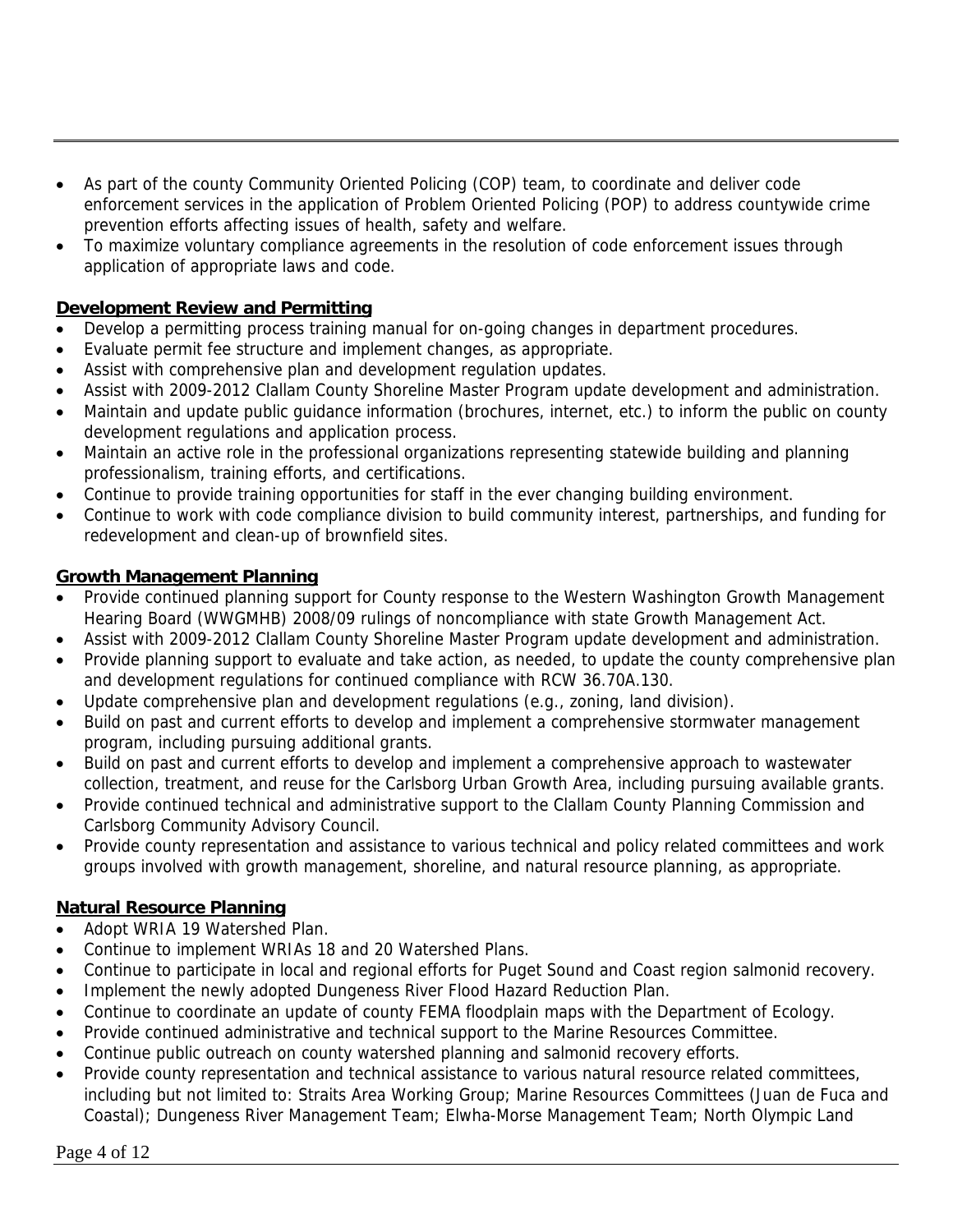Trust Conservation Committee; Salmon Recovery Technical Review Groups (TRGs); Dungeness River Restoration Work Group; WRIA 19 planning unit; WRIA 19 Initiating Governments (IGs); WRIA 20 planning unit & IGs; Clallam River Habitat Assessment Work group, North Olympic Peninsula Lead Entity, North Pacific Coast Lead Entity, Lake Ozette Sockeye Recovery Plan Steering Committee, and Elwha Ecosystem Restoration Workgroup.

• Initiate 3-year project to update the Clallam County Shoreline Master Program. Key work tasks for 2009- 2010 include, but are not limited to: secure \$550,000 grant contract with Ecology; public participation plan; county-wide shoreline inventory, analysis, and characterization; community visioning process; draft restoration plan; and identification of draft shoreline management strategies.

## **Geographic Information Systems**

- Review and update the department GIS 5-year work plan.
- Complete the county-wide remapping of streams based on LIDAR topography, where available; and, stream threshold modeling. Continue to work with Washington DNR to integrate this remapped stream layer into their statewide stream layer.
- Create and implement a more effective and timely update procedure for critical area data layers incorporating new information generated through permit review and new studies.
- Continue to maintain and enhance county web site, including web access to database information (Web reports) for Streamkeepers, property documents, permitting, and further geographic integration.
- Continue to integrate more data creation and maintenance into ArcGIS, utilizing its automation capabilities.
- Support the GIS Steering Committee, and coordinate DCD GIS efforts with Assessor's GIS.
- Upgrade aging web map server hardware and software, test and integrate new GIS server technologies, and increase server disk space to make more image data available on web maps.
- Create and maintain metadata (i.e., data documentation) for all standard, publicly available GIS datasets.
- Place standard GIS data layers on a public FTP site for unassisted download as metadata is completed.
- Continue to enhance integration of parcel, GIS, and Permit databases, including maintaining permit and land division history.
- Continue to reconcile discrepancies between county parcel data and other data layers.
- Enhance LiDAR and 3D data products, including further revision of critical area map layers.
- Improve accuracy of GIS address layer and integrate it with county addressing, road databases, and parcel record management functions.
- Convert existing addressing database application to a new open source software.
- Evaluate open source software and other software applications to replace current permitting software.

## **Streamkeepers**

- Continue to manage collection of data by volunteers at Streamkeepers' monitoring sites.
- Review and revise Streamkeepers' monitoring program (sites, measurements, protocols, Quality Control/Quality Assurance procedures, etc.).
- Continue special projects performed at the request of clients.
- Continue outreach, training, and educational workshops.
- Reach out to all watershed-planning, restoration, and salmon-recovery groups at work in Clallam County to collaborate on monitoring.
- Seek funding through partnerships, grants, and fee-for-service agreements.
- Manage and enhance the Clallam County Water Resources database and report on data through various media to multiple audiences.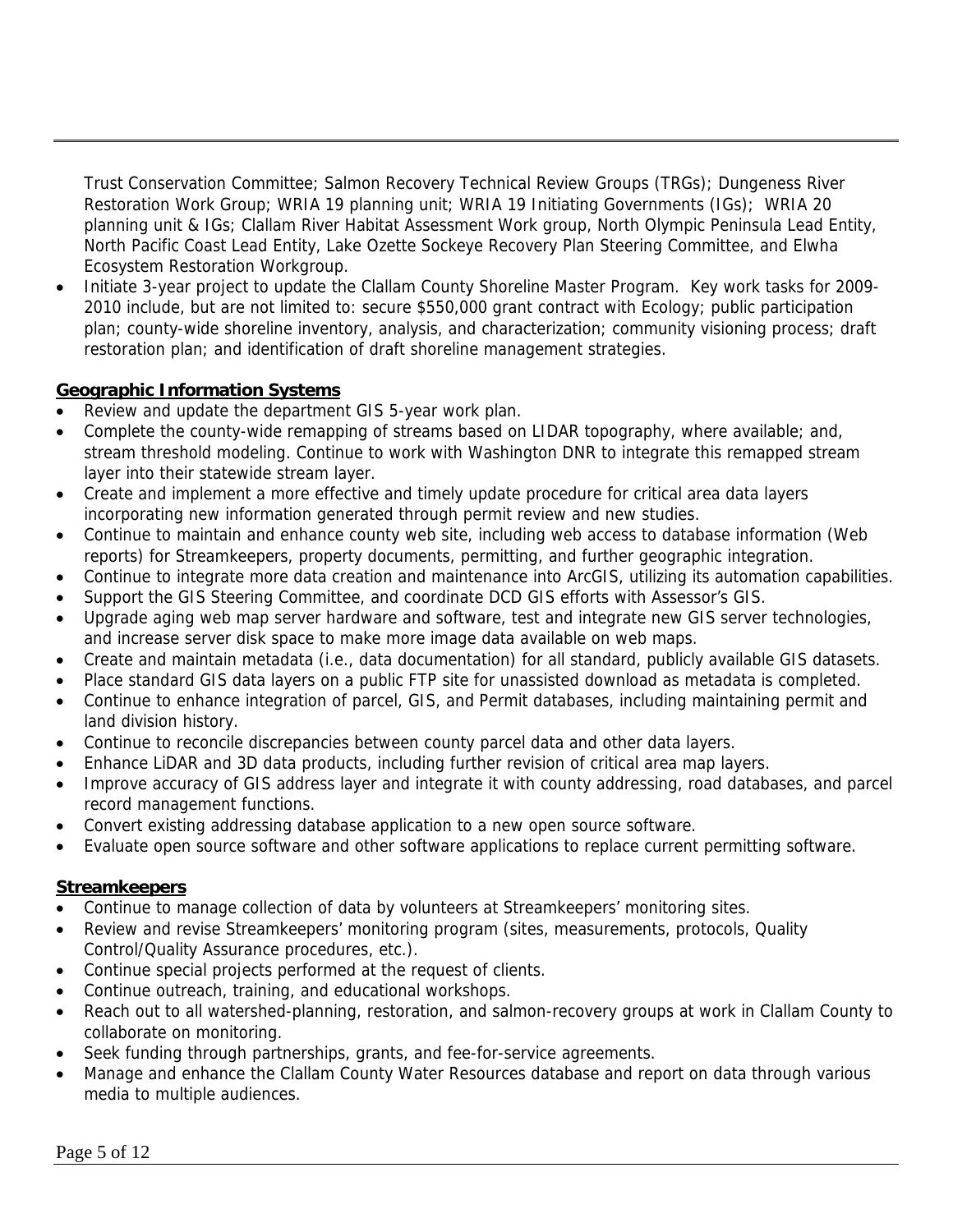## **Salmon Restoration and Recovery**

- Continue facilitation, support and organizational development for North Pacific Coast Lead Entity (NPCLE) and North Olympic Peninsula Lead Entity (NOPLE) for salmon restoration and recovery.
- With NOPLE, transition from Shared Salmon Strategy to Puget Sound Partnership in terms of regional recovery efforts along with the Hood Canal Coordinating Council for summer chum recovery.
- With NPCLE, support development of coastal, regional, sustainability organization, Washington Coast Sustainable Salmon Partnership.
- Attempt to further diversify lead entity funding sources.
- Continue running public grant processes for Salmon Recovery Funding Board grants, Community Salmon Fund and other applicable funding opportunities.
- Increase public involvement, education, and outreach.
- Continue to gain and share funding opportunities with local land owners and restoration practitioners.
- Take next steps needed to support recovery of ESA-listed Lake Ozette Sockeye, Puget Sound Chinook, Hood Canal Summer chum, and Steelhead, as well as other struggling species.

# **Accomplishments in 2009:**

## **Development Review and Permitting**

- Processed building, land use, and environmental permit and approval applications (See number of permits processed under workload indicators).
- Provided staff support for monthly meetings of the Permit Advisory Board.
- Updated Building and Construction Code to recognize current state building codes.
- Continued to enhance the use of the Permit System as a document management platform for parcel and project related documents.
- Coordinated efforts of Clallam County's Climate Action Group to analyze and reduce the county's carbon footprint, including development of a Clallam County Climate Action Plan.
- Assisted with community visioning process for Clallam Bay-Sekiu and also a government stakeholders' workshop related to brownfield redevelopment.

## **Code Enforcement**

- Continued development of the Code Enforcement Division within the Community Development Department through:
	- o Continued recruitment, placement and training of ten Special Deputy Volunteers.
	- o Development of policies, procedures and budgetary functions for division operations.
	- o Continuation of the cooperative working agreements with allied state and local agencies.
	- o Joined in initiation of the county team efforts to address community health, safety and welfare issues through the combined efforts of the Community Oriented Policing philosophy by:
		- Identification of critical need areas within the county which would benefit the most from neighborhood re-vitalization efforts.
		- Successful team implementation of nine interactive Community Oriented Policing program projects, which comprehensively address the complete range of health, safety and welfare issues that impact the county residents.
- Code Enforcement Workload Indicators:
	- o Receive, review and initially respond to incoming complaints and investigations within five business days, 90% of the time.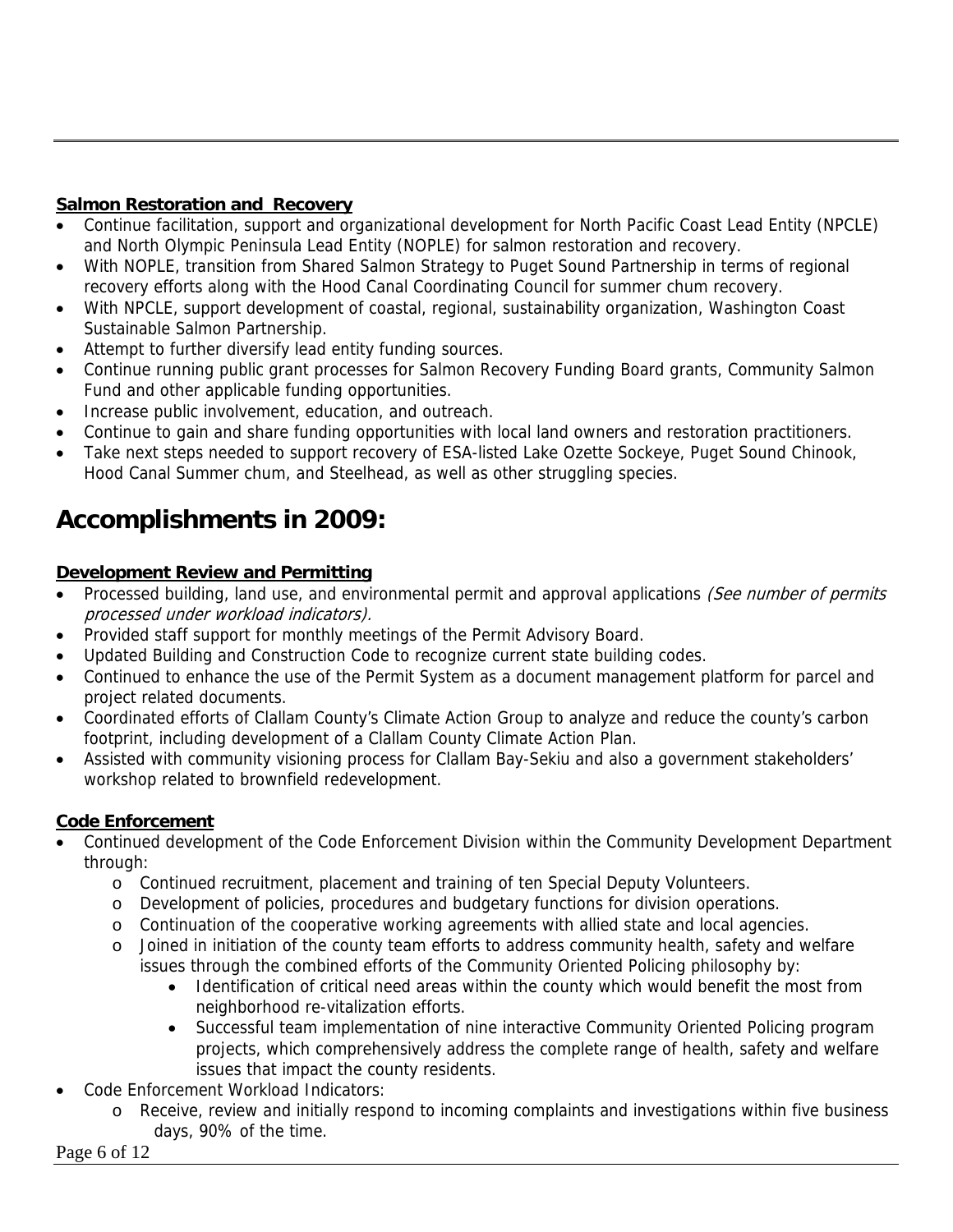- o Increase the Voluntary Compliance dispositions in all categories of code enforcement compliance case assignments by 10% to 80%.
- o In promoting the importance of Community Oriented Policing efforts, the continued presentation of a quality-of-life-specific public education marketing program (utilizing public speaking engagements and the neighborhood watch program platforms).
- o Promote the newly designed and initiated Clallam County Code Enforcement program website for public reporting of code enforcement issues and for educational awareness.
- o Continue the development of a volunteer based Special Deputy program in the assistance of investigative processing of code enforcement cases.

## **Growth Management**

- Provided planning support for County response to Western Washington Growth Management Hearing Board (WWGMHB) rulings of noncompliance and invalidity, as follows:
	- o Dry Creek Coalition & Futurewise v. Clallam County, Case No. 07-2-0018c, April 23, 2008 Final Decision and Order;
	- o Dry Creek Coalition & Futurewise v. Clallam County, Case No. 07-2-0018c, January 30, 2009 Final Decision and Order;
	- o Dry Creek Coalition v. Clallam County, Case No. 08-2-0033, June 12, 2009 Final Decision and Order;
	- o Continuation, in part, of Interim Controls re Blyn, Carlsborg UGA, and R2/RW2 in January, 2009, and Continuation, in part, of Interim Controls re Carlsborg UGA, and R2/RW2 in June, 2009;
	- o Adoption of Interim Controls re Sequim UGA's Palo Verde neighborhood in December, 2008, and Continuation of Interim Controls re Sequim UGA's Palo Verde neighborhood in June,2009;
- o Judicial Appeal in Clallam County Superior Court.
- Administered five grants addressing farmland preservation, stormwater management, and Carlsborg sewer planning totaling more than \$1.2 million.
- Completed \$75,000 state grant that supported public process and development of a draft Carlsborg Urban Growth Area (UGA) Sewer Facility Plan in partnership with Clallam County PUD #1 and a draft land use plan and strategies for the Carlsborg UGA.
- Completed a Farmland Preservation Strategy Report and other deliverables under the \$25,000 Washington State Conservation Commission's farmland preservation grant.
- Completed \$75,000 Local Government Stormwater Management grant that supported county stream mapping updates, certified erosion and sediment control training, built green land excavator workshop training, stormwater and sediment analyses, and GIS and computer hardware and software.
- Commenced work on the \$719,000, 3-year EPA West Coast Estuaries Initiative Targeted Watershed Grant project including, but not limited to: obtaining approval of stormwater monitoring protocol, stormwater event sampling, training volunteers for stormwater monitoring; and mapping natural/constructed drainages.
- Provided staff support to successfully finalize purchase of a permanent agricultural conservation easement on approximately 37 acres of farmland in partnership with Friends of the Fields, North Olympic Land Trust and state grant funding.
- Held several work sessions with the Planning Commission on the City of Port Angeles request to update the unincorporated Port Angeles UGA with city-equivalent zoning.
- Processed approximately 22 current use assessment applications for open space and forest land enrollment.
- Continued work on updates to the county open space codes.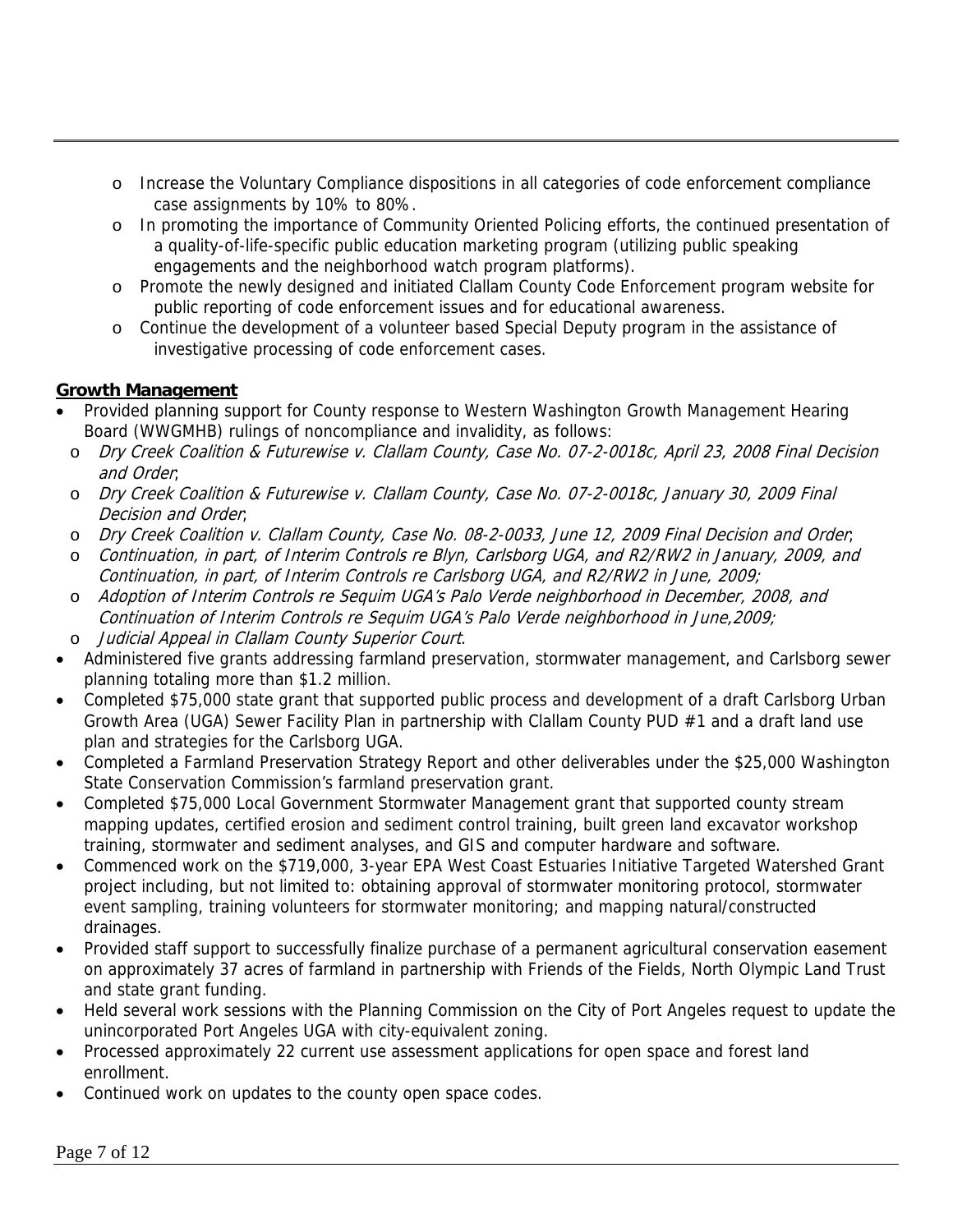- Participant at Dungeness Water Executive Committee and other meetings related to in-stream flow rulemaking for WRIA 18.
- Participant at monthly meetings with City of Port Angeles to discuss and coordinate area planning and infrastructure issues.
- Provided landowner assistance on growth management planning.
- Provided staff support for the Dept. of Environmental Health's On-site Septic Program. Assisted with development of an On-site Septic Workshop in the Marine Recovery Area on June 11, 2009.

## **Natural Resources**

- Successfully managed 16 major grants, including: Marine Resources Committee; WDFW Exploratory Coastal MRC; Dungeness River Estuary Restoration; Dungeness Flood Hazard Plan; Conservation Stewardship; WRIA 18 Watershed Council; WRIA 18 Water Conservation; WRIA 19 Watershed Planning; WRIA 18 and 19 Stream Gaging; WRIA 20 Planning Unit Support; WRIA 20 Detailed Implementation Plan; Dungeness Dike Setback; Elwha Estuary Restoration; Puget Sound Partnership; Stream Gaging in WRIAs 18 and 19.
- Finalized Dungeness River Comprehensive Flood Hazard Management Plan, adopted by BOCC June 2009.
- Continued to coordinate the development of a WRIA 19 Watershed Plan.
- Continued WRIA 18 Watershed Plan implementation, including coordinating the Elwha-Morse Management Team, supporting the Dungeness River Management Team, and completing a water conservation outreach program.
- Served as liaison between local groups and NASA researchers to identify NASA tools that will provide value to watersheds. Presented results nationally in a workshop setting.
- Secured conservation easements through the North Olympic Land Trust, including protection of key riparian and estuarine habitat on the Strait of Juan de Fuca.
- Initiated efforts to design a set back of the Army Corps dike in the lower Dungeness River, including property purchase and set back engineering details.
- Decommissioned septic system and wells, and removed houses on lands purchased by the County within the estuarine floodplain of the Dungeness River.
- Managed restoration projects on the Dungeness and Elwha rivers; conducted studies on the Elwha nearshore.
- Continued to implement the WRIA 18 salmonid recovery plan.
- Led efforts to create fish passage in the Elwha River estuary.
- Provided technical guidance for salmon recovery projects throughout Clallam County, including collaboration with area tribes, governments and non-profit organizations in developing a salmon recovery project list which will be submitted to Puget Sound Partnership and the State Legislature.
- Presented results of salmon habitat restoration and shoreline inventory projects at regional meetings and conferences.
- Supported efforts of WDFW and Jamestown S'Klallam Tribe to seek funding for further Dungeness Estuary restoration.
- Provided both administrative and technical assistance to the Marine Resources Committee and new Coastal Exploratory Marine Resources Committee.
- Provided environmental review on development permits and environmental code violations.
- Staff support and/or county representative on the following natural resource-related work groups: Marine Resource Committee; Dungeness River Management Team; Elwha-Morse Management Team; North Olympic Land Trust Conservation Committee; NOPLE and NPCLE Salmon Recovery Technical Review Group; Dungeness River Restoration Work Group; WRIA 19 planning unit; WRIA 19 Initiating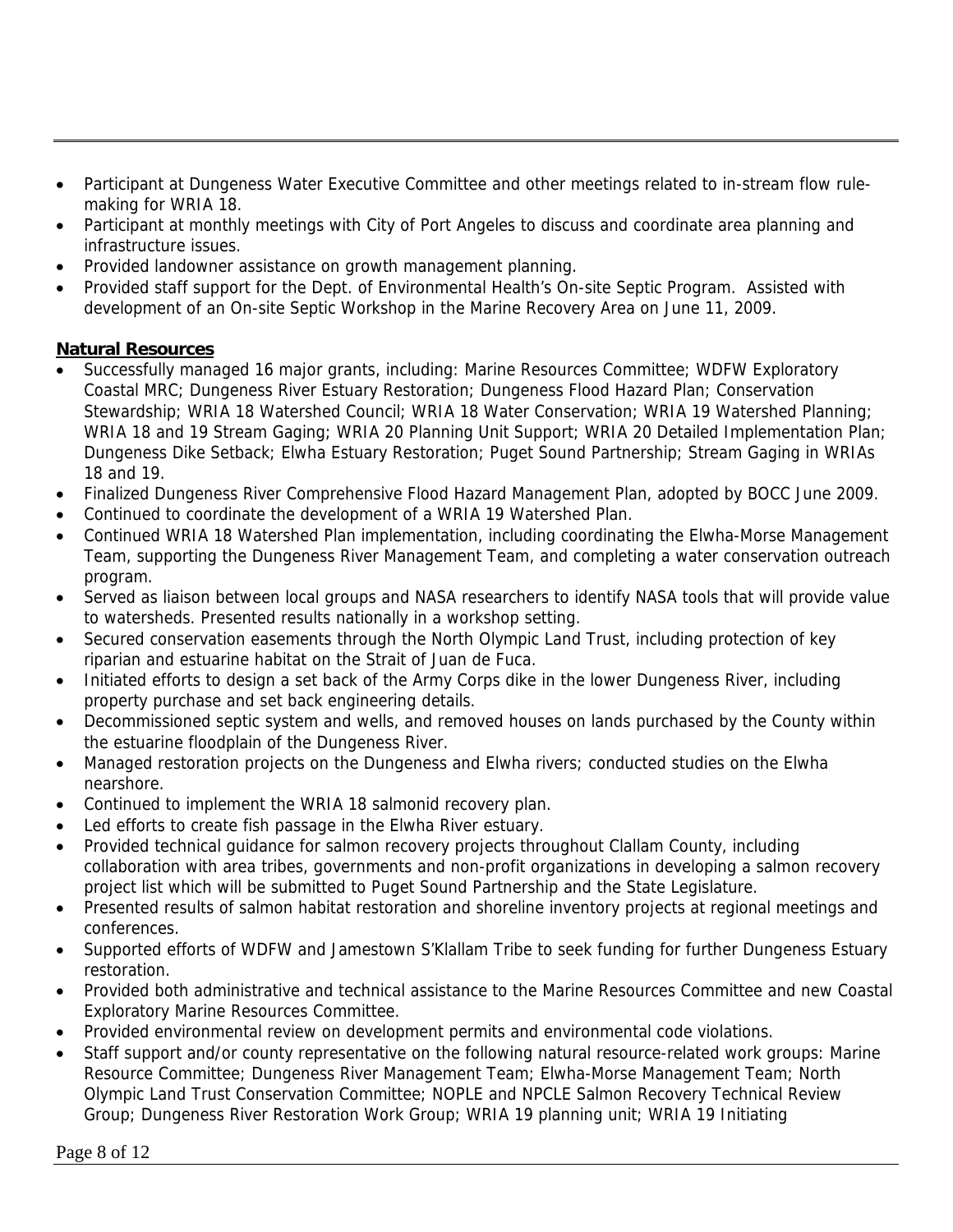Governments; Clallam River Habitat Assessment Work Group; North Olympic Peninsula Lead Entity; Lake Ozette Steering Committee; Elwha Nearshore Consortium; and Elwha Ecosystem Restoration Workgroup.

• Supported efforts of the Puget Sound Partnership, including staff serving on the Straits Action Area Working Group and participating in Partnership meetings, workshops, and conference calls.

## **Geographic Information Systems (GIS)**

- Maintained and updated department information on Internet.
- Update and maintenance of county and department data layers.
- Furthered updates to county-wide stream re-mapping project including, but not limited to: established project guidelines and policies to integrate Clallam County-wide stream mapping into the statewide hydro dataset; created an online review process for public and agency review of changes to the stream maps or stream typing, using Clallam County's web maps; integrated Clallam River watershed stream data into the state stream layer; and substantially completed remapping of streams in the east end of the county using LiDAR contours and GIS modeling techniques.
- Provided GIS and Database support for comprehensive plan and watershed planning efforts.
- Implemented a complex and robust parcel data integration system between Assessor, GIS, and permit systems bringing parcel data to an unprecedented county-wide currency. Further enhancement in 2009/2010 is anticipated.
- Assisted the Health and Human Services Department as part of a grant funded project to create a septic system data base of over 16,000 records with automated update tools as a key element of the County's Septic Operation and Maintenance Program.
- Upgraded PermitPlan software and reports. Some debugging remains, but this major upgrade should be completed this year.
- Provided fee-supported GIS products to the public (e.g. LiDAR contours, data layers).
- Assisted on review of final plats and surveys.
- Registered the county zoning layer to the parcel layer.
- Increased coordination with Assessor GIS staff, including joint facilitation of the GIS Steering Committee.
- Worked with IT Dept. to upgrade the aging computing hardware supporting the GIS. The GIS data server has been replaced, providing significantly more disk space. Other servers are pending software upgrades.

## **Streamkeepers**

- 188 active volunteers (an all-time high), 17 new in 2009.
- In 2008, volunteers logged ~4350 hours (an all-time high), for in-kind value of ~\$88,300 (based on value of \$17.92/hr for volunteer time – established by Independent Sector in 2006). This figure underestimates the true value, as much of the volunteer effort is highly technical and, if purchased in the market, would be worth in excess of \$100,000.
- Volunteers have been performing basic ambient monitoring at 40 sites on 19 streams and collecting at 69 bacterial-sampling sites on 19 streams, ranging from Sequim to Forks.
- The Volunteer Research Team continues to analyze and report on data findings, including draft of report on effort to develop a multi-metric index of physical-habitat indicators..
- The Volunteer Education and Outreach team has developed PowerPoint® presentations and presented them to a variety of community groups.
- Expanded and updated Clallam County Water Resources database.
- For the first time, under a precedent set by Streamkeepers, the WA Dept. of Ecology has used biological assessment data for the combined 303(d)/305(b) list under the federal Clean Water Act.
- Conducted numerous volunteer training events and updated the Volunteer Handbook.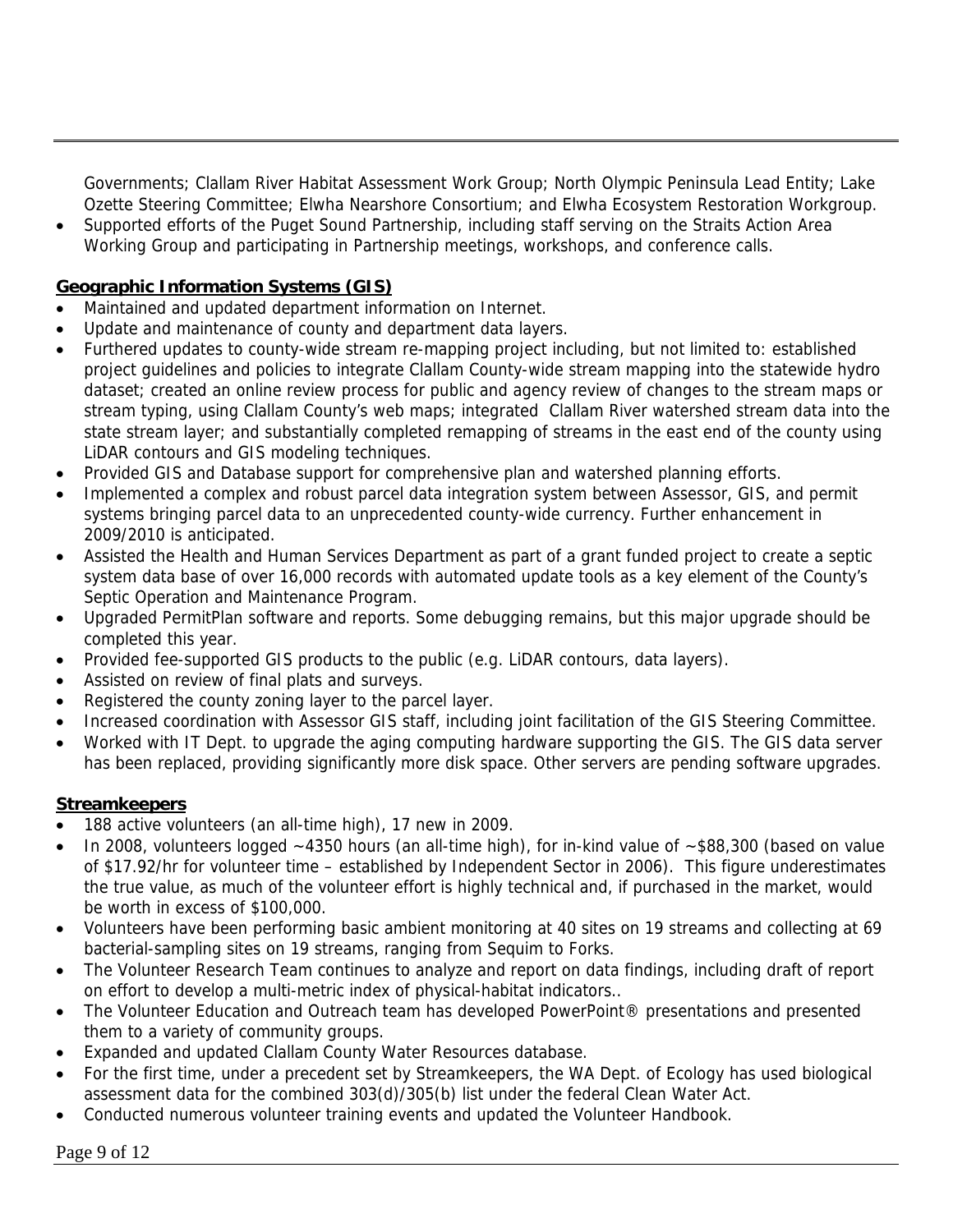- Issued periodic "In the Flow" newsletters and continuously update our web site.
- Rendered assistance on five special monitoring projects in partnership with other agencies/entities.
- Began implementation of the stormwater monitoring & data analysis component of the EPA grant DCD has received to design, adopt, and implement a comprehensive stormwater management plan.
- Continued outreach to watershed-planning, restoration, and salmon-recovery groups at work in Clallam County to collaborate on monitoring.
- Various agencies and organizations have used Streamkeepers' data in support of watershed management and restoration.

## **Salmon Restoration & Recovery**

North Pacific Coast Lead Entity (NPCLE):

- Initiated work on complete re-write of its salmon recovery strategy.
- Continued to participate in the development of the new regional coastal organization known as the Washington Coast Sustainable Salmon Partnership.
- Conducted its second and initiated its third individual grant round in 2008-09 for Salmon Recovery Funding Board grants.
- Continued to maintain WA Dept. of Fish & Wildlife (WDFW) Habitat Work Schedule with local salmon restoration and recovery active and proposed projects.

North Olympic Peninsula Lead Entity (NOPLE):

- Major revision of its strategy for salmon restoration & recovery.
- Continued work on transitioning into salmon recovery implementation and emphasis on ecosystem restoration.
- Coordinated with the Hood Canal Lead Entity on first joint process for summer chum funding.
- Continued implementation of the Puget Sound Partnership (PSP) Action Agenda; and furthered development of its collaborative relationship with the PSP.
- Administered a grant program to allocate funding from the Salmon Recovery Board and the Puget Sound Acquisition and Restoration Program (PSAR) for needed salmon restoration and recovery.
- Continued to maintain WDFW Habitat Work Schedule with local salmon restoration and recovery active and proposed projects.
- Provided additional funds to help further the creation of a draft WRIA 19 salmon recovery plan.
- Continued to host an intern from Western Washington University's Huxley College of Environmental Studies, located at Peninsula College.
- Supported the submittal of three grants to NOAA for possible federal stimulus funds.
- Used grant funding to hire two, part-time restoration planners who worked on project development.
- Initiated a comprehensive monitoring inventory to move towards a more adaptive management approach.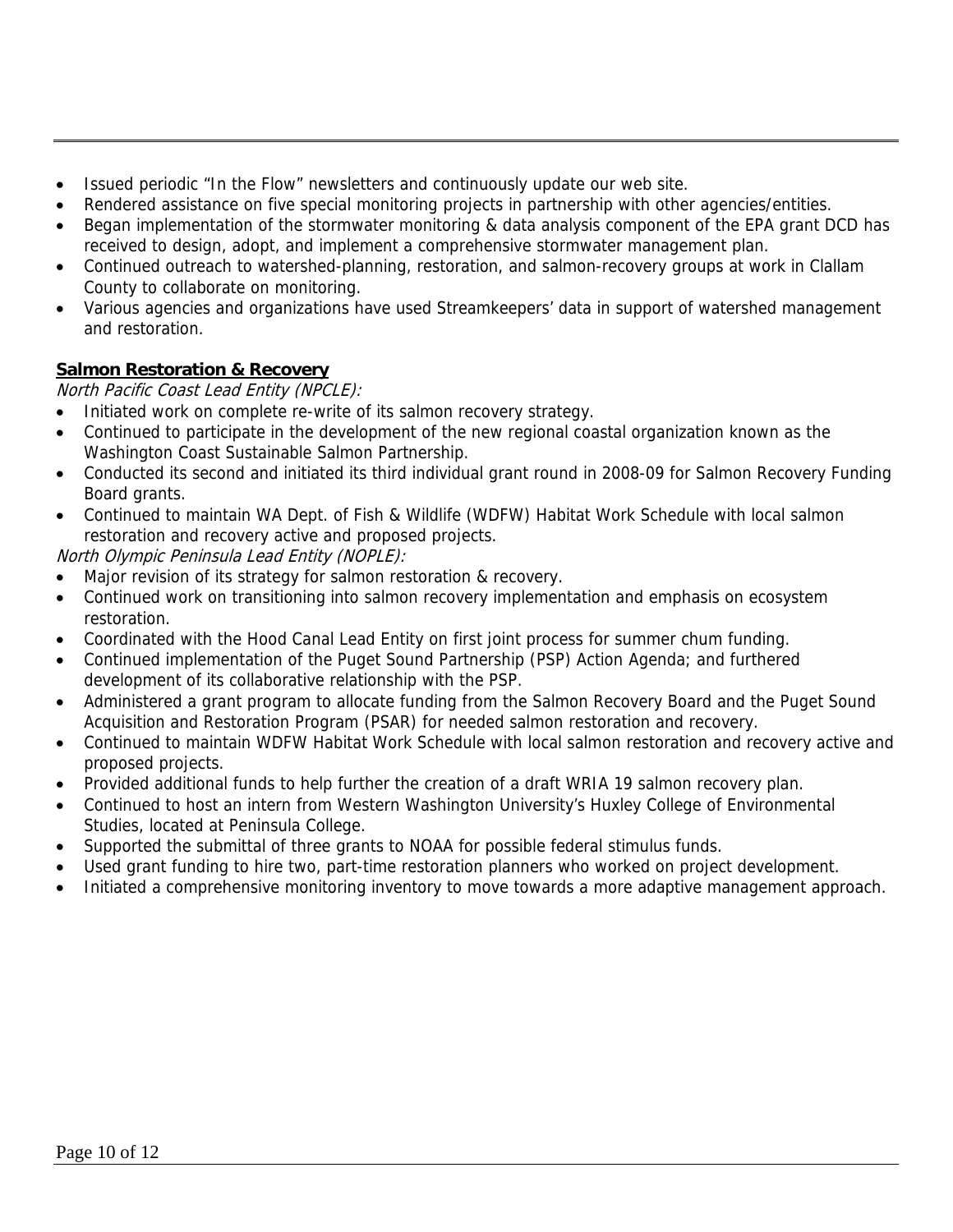# **Workload Indicators:**

|                                                            | 2007 Actual | 2008 Actual    | 6/30/09<br>Actual | 2010<br>Estimate |
|------------------------------------------------------------|-------------|----------------|-------------------|------------------|
| Building Permits (includes sign & critical area<br>review) | 910         | 751            | 277               | 510              |
| <b>Building Inspections</b>                                | 10,764      | 8,561          | 3,332             | 6,120            |
| Boundary Line Adjustments and Lot Combinations             | 32          | 24             | 16                | 30               |
| <b>Land Division Applications</b>                          | 84          | 52             | 15                | 30               |
| <b>Final Plats Received</b>                                | 80          | 61             | 21                | 35               |
| <b>Critical Area Review</b>                                | 251         | 179            | 67                | 130              |
| State Environmental Policy Act Review                      | 39          | 32             | 22                | 35               |
| Shoreline Permits (not associated with other<br>permit)    | 25          | 17             | 10                | 20               |
| Variances                                                  | 5           | 13             | 3                 | 6                |
| <b>Conditional Use Permit</b>                              | 6           | 10             | 4                 | 8                |
| <b>Class IV Forest Practice</b>                            | 4           | 5              | $\mathbf 0$       | 3                |
| <b>Wireless Communication Facilities</b>                   | 5           | $\overline{2}$ | $\mathbf 0$       | 1                |
| Comprehensive Plan/Zoning Amendment<br>Applications        | 1           | 3              | 0                 | 1                |
| <b>Current Use Assessment Applications</b>                 | 71          | 43             | 22                | 40               |
| <b>Project Review</b>                                      | 97          | 78             | 60                | 100              |
| Code Enforcement - Requests for Investigation              | 452         | 458            | 221               | 475              |
| Code Enforcement - estimated junk vehicles<br>disposed of  | 2,500       | 1800           | 750               | 1500             |

# **Staffing Level:**

|                              | 2007<br>Actual | 2008 Actual | 6/30/09<br>Actual | 2010<br><b>Budget</b> |
|------------------------------|----------------|-------------|-------------------|-----------------------|
| <b>Full Time Equivalents</b> | 31.05          | 31.05       | 29.13             | 28.00                 |